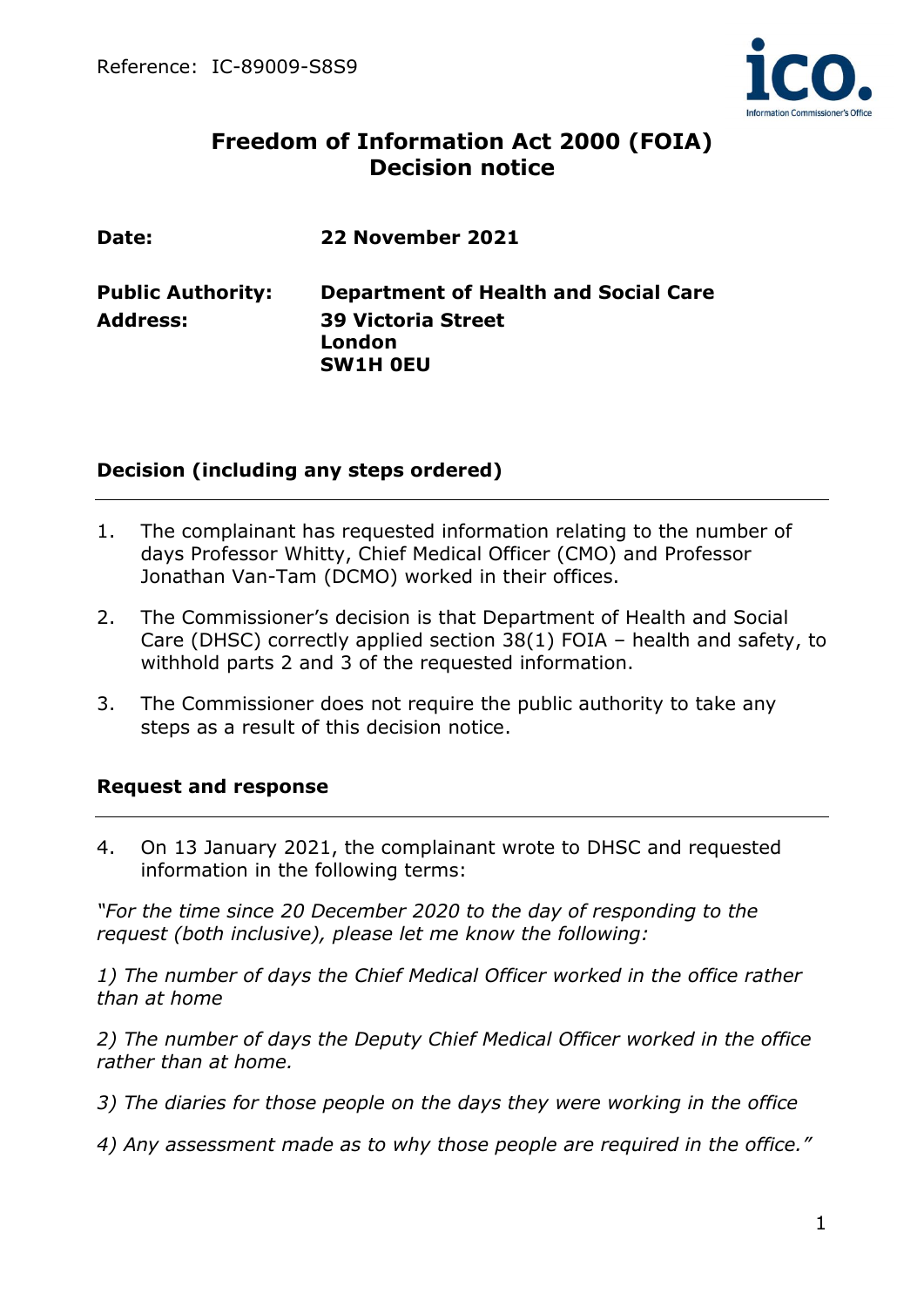

- 5. DHSC responded on 10 February 2021 and confirmed that it held information relevant to parts 1-3 of the request. However, it refused to provide it citing sections  $31(1)(a)$  – law enforcement,  $38(2)$  – health and safety and 40 – personal information, as its basis for doing so.
- 6. It stated that it did not hold any information relating to part 4 of the request.
- 7. Following an internal review DHSC wrote to the complainant on 18 February 2021 and maintained its position.

## **Scope of the case**

- 8. The complainant contacted the Commissioner on 18 February 2021 to complain about the way their request for information had been handled.
- 9. During the course of the Commissioner's investigation DHSC discussed the potential for other exemptions to apply and possible response to the request. DHSC then withdrew reliance on sections 31 and 40, and disclosed the information requested at part 1 of the request. However it maintained that section 38(2) was applicable to the information requested at parts 2 and 3.
- 10. The Commissioner considers DHSC has stated section 38(2) by mistake and actually meant to cite section 38(1), as the arguments presented are to support this exemption. It is on that basis that the Commissioner will determine if DHSC has correctly cited section 38(1) FOIA to withhold the remaining information.
- 11. It should be noted at the outset that some of the information provided by DHSC in response to the Commissioner's enquiries is of a sensitive nature. It is therefore not appropriate for it to be detailed in its entirety in this decision notice. However, the Commissioner has recorded this information in a confidential annex, which is not available to the complainant or the public.

# **Reasons for decision**

### **Section 38 – health and safety**

12. Section 38(1) of FOIA states that:

*'Information is exempt information if its disclosure under this Act would, or would be likely to -*

- *a) endanger the physical or mental health of any individual, or*
- *b) endanger the safety of any individual.'*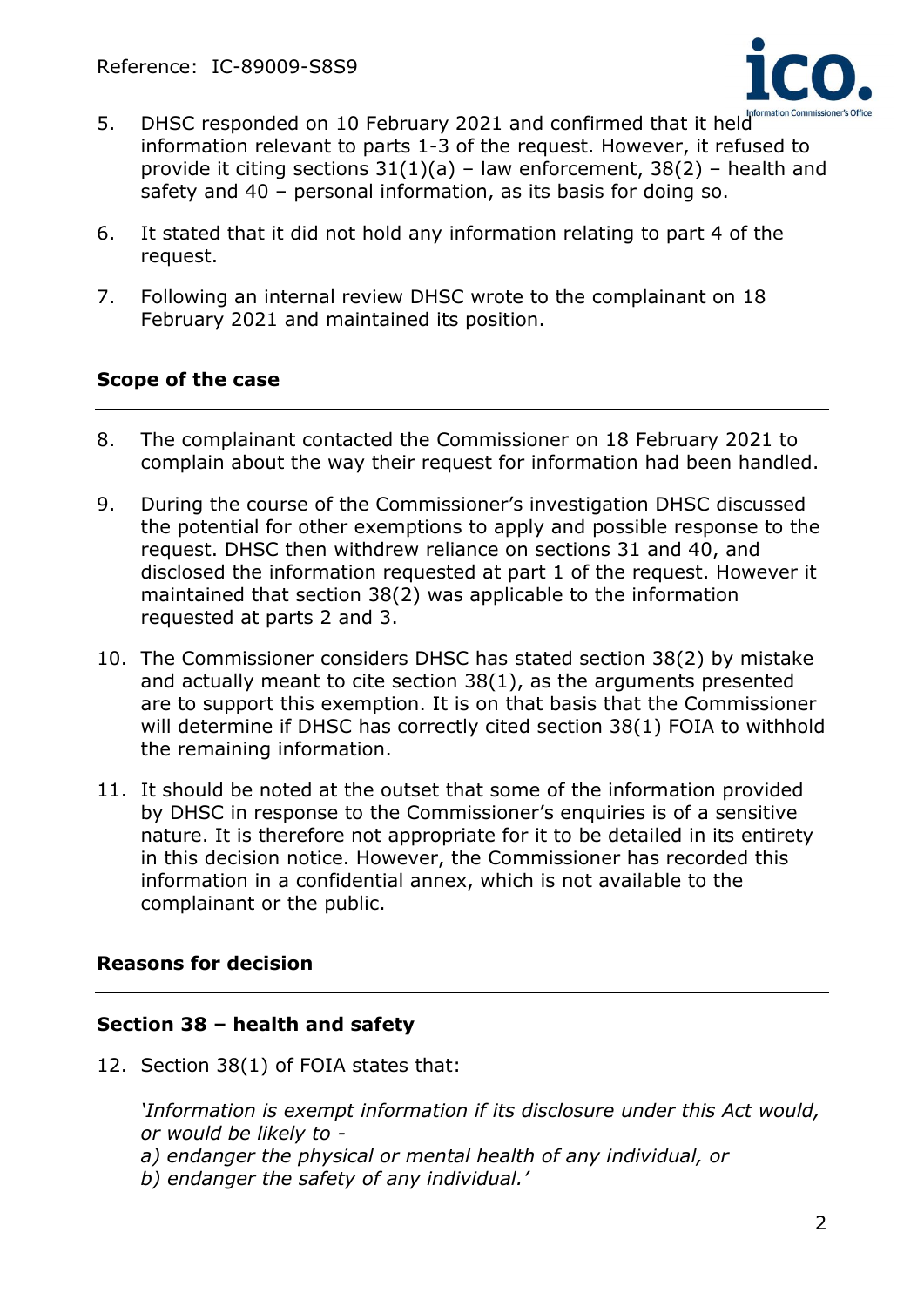

Section 38(2) removes the duty to confirm or deny:

*'if, or to the extent that, compliance with section 1(1)(a) would, or would be likely to, prejudice any of the matters mentioned in subsection (1)'*

13. In section 38 the word 'endanger' is used rather than the word 'prejudice' which is the term used in other similar exemptions in FOIA. However, in the Commissioner's view the term endanger equates to prejudice.

# **DHSC's position**

- 14. Whilst DHSC agreed to disclose some information, it stated that it did so with a degree of nervousness and are applying section  $38(1)(a)$  and (b) to parts 2 and 3.
- 15. DHSC noted that it must be demonstrated that there is a causal link between the endangerment and disclosure of the information. The effect cannot be trivial or insignificant. In the context of section 38, even if the risk falls short of being more probable than not, it needs to be such that there may very well be endangerment. It went on to set out why section 38 applies in this case.
- 16. COVID-19 has had a significant impact on society, and this has understandably led to deep strength of feeling on the topic. It has also exacerbated previously strongly held beliefs, specifically around vaccination.
- 17. COVID-19 has also led to clinical and scientific advisers becoming public figures, with the CMO and DCMO two of the highest profile. Due to this high profile, the strength of feeling in a subset of the population and a number of incidents, for example the instance where the CMO was assaulted in a park while travelling between meetings as part of his working day<sup>1</sup>.
- 18. DHSC consider there is credible threat to the CMO consequently disclosing information about where he is and what he is doing will endanger him. Those who wish to do him harm are already looking for information about him. For example, when a crowd went to his former address<sup>2</sup>.

<sup>1</sup> <https://www.youtube.com/watch?app=desktop&v=hg1Qr1bu5LI>

<sup>2</sup> [https://metro.co.uk/2021/06/30/london-anti-lockdown-mob-shout-murderer-at-chris](https://metro.co.uk/2021/06/30/london-anti-lockdown-mob-shout-murderer-at-chris-whittys-home-14849182/)[whittys-home-14849182/](https://metro.co.uk/2021/06/30/london-anti-lockdown-mob-shout-murderer-at-chris-whittys-home-14849182/)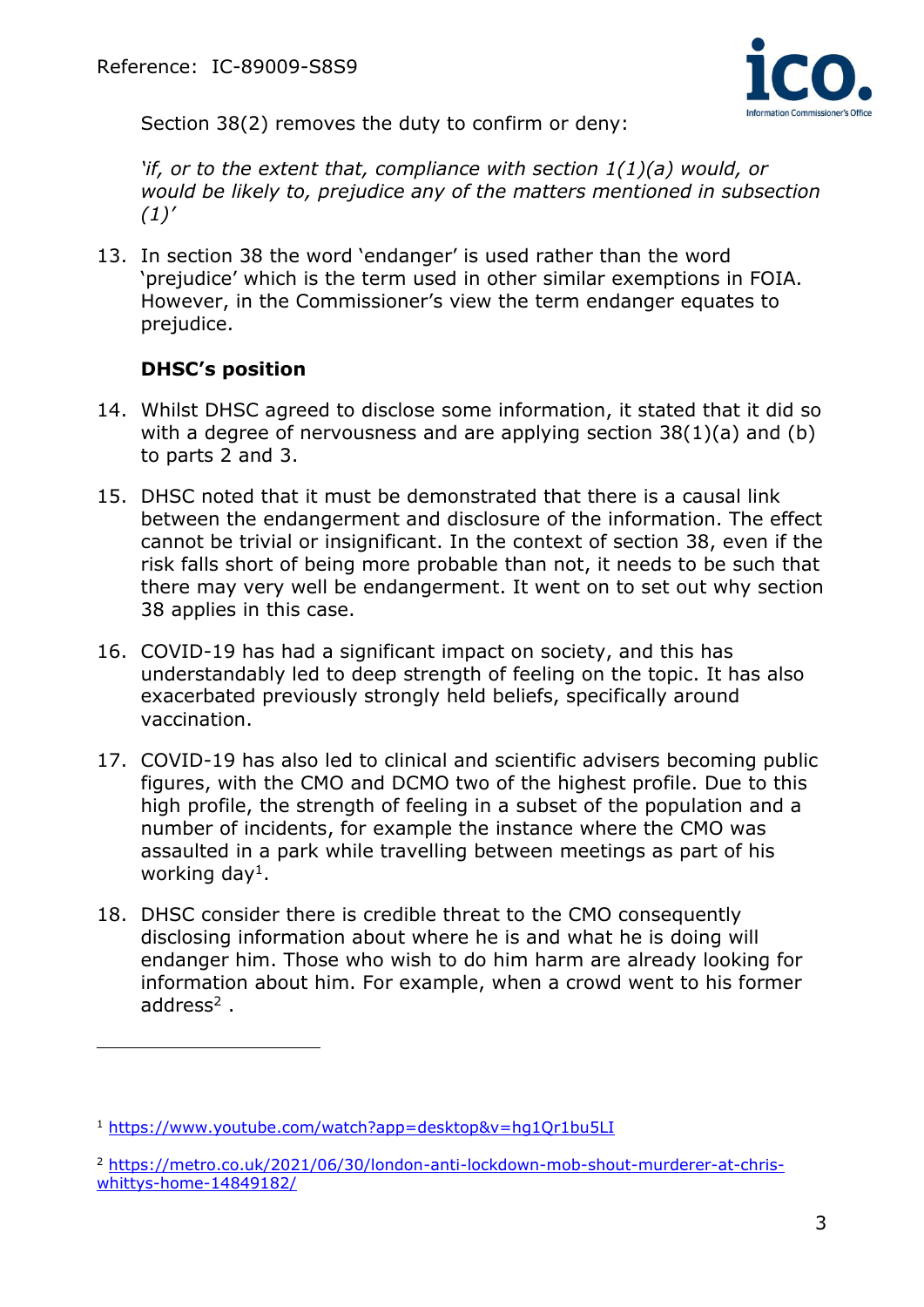

- 19. The DCMO is considered to be at lower risk than the CMO, but still at risk and this risk is considered higher when in London. In regard to part 1 and 2 if DHSC were to provide information on the amount of time they work in the office this will give those who wish to do them harm information about where best to target them.
- 20. Nevertheless DHSC has disclosed the information for the CMO which shows that of the 52 days in scope (noting that the CMO and DCMO have worked all days of the week during this pandemic) he spent 28 days in the office, 12 days working on a COVID-19 ward in the hospital (or advising hospital colleagues from home) and the rest working from home.
- 21. Given the fairly broad mix of locations, and that his work in the hospital is likely knowable from news reporting at the time, DHSC is willing to release this information, and not apply section 38 to it.
- 22. However, this is not the case for the DCMO and this information has been withheld under section 38.
- 23. In regard to part 3, sharing the diaries of the CMO and DCMO, DHSC state it would provide a huge amount of information on their movements and location over the period in question. Although the exact meetings they are having now will be different, the general patterns of work, and the regular meetings they have in other Government departments, which necessitate travel and increase risk, have remained very similar to those had during the period of time in question.
- 24. This information would give someone a very good idea of when the CMO arrives and leaves work, and when it is likely he is moving around the Westminster area, or in the Department. This level of detail would be of huge value to someone targeting him, and as such endanger him further.
- 25. In summary providing the information in part 2 and 3, so that it was available in the public domain, would provide useful information to anyone who wished to do the CMO or DCMO harm. This would allow them to better target them and to be more likely to succeed in causing said harm.
- 26. Even if one disagrees with these views that it certainly would, then it must be considered more probable than not that it would increase the risk. In addition to these points DHSC highlighted that the ICO guidance provides examples of the kind of information that might pose a risk under section 38.

This includes: *any plans or policies relating to the accommodation of individuals, or groups of individuals where disclosure could lead to them being threatened or harassed.*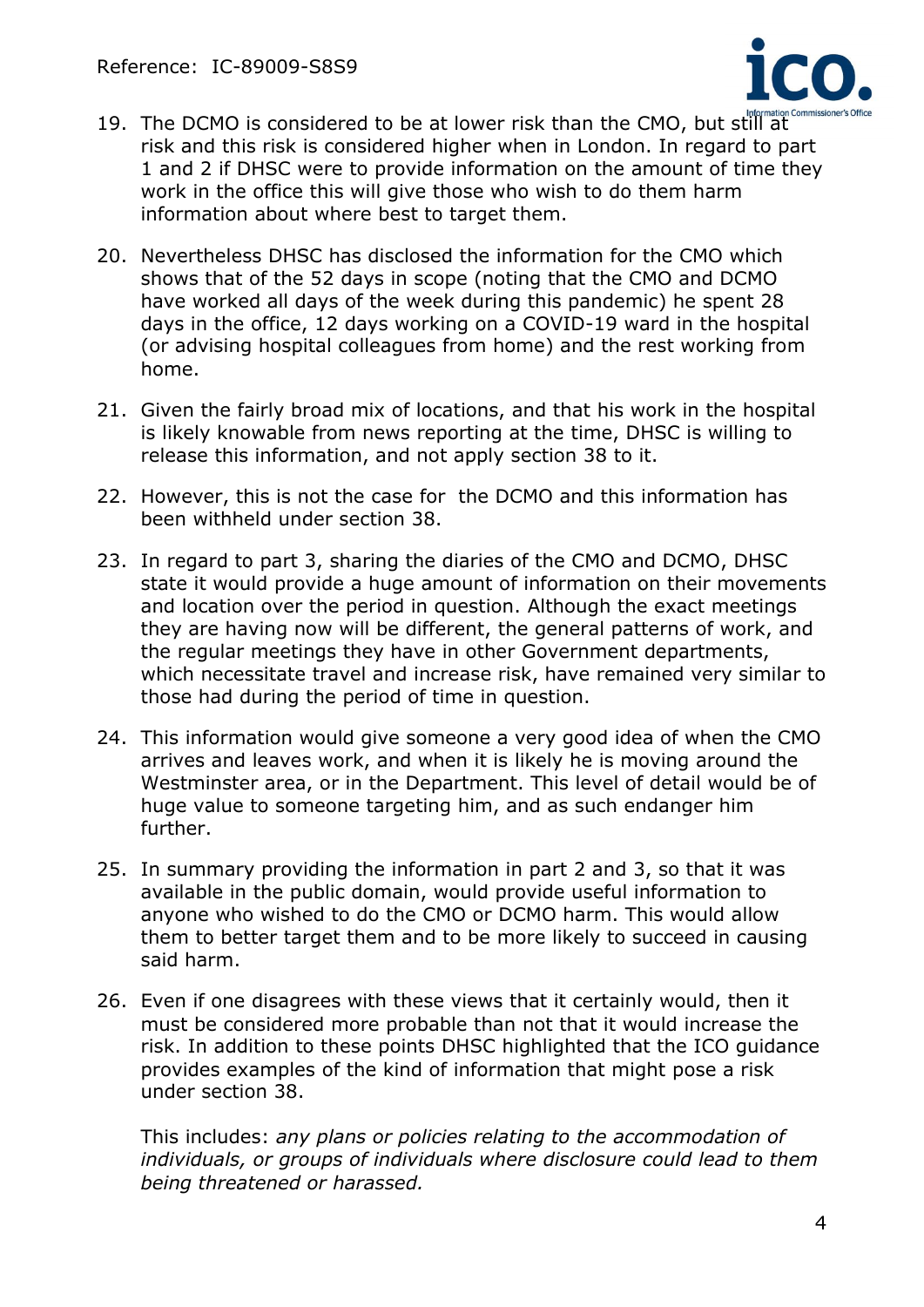

- 27. This seems directly relevant to this case, where the location of the CMO and DCMO is likely to lead to an increase in them being threatened or harassed.
- 28. An issue where disclosure might also have an adverse effect is on public health (eg research into the safety of a particular medication). This also seems relevant given that if this information was disclosed, it will increase the risk to CMO and DCMO.
- 29. If they are harmed or a consensus is formed that the safety of advisers is not considered a top priority, this will reduce the willingness of top calibre scientists to put themselves forward for these key senior roles. An inability to access top public health advice will in the long-term have an adverse impact on public health. Having come to the view that section 38 was met for part 2 and 3, DHSC went on to consider the public interest test.

### **The complainant's position**

30. In his request for internal review the complainant stated:

*"Given that the CMO/DCMO are exhorting other people in the country to work at home, it is of great public interest to see whether they are following the advice that they are being given.*

*In relation to my queries number 1 & 2, I would argue that the exemptions relied upon do not apply as this simply requests the number of days that they work from the office, not their precise working patterns.*

*I am willing to accept that question three may engage those exemptions as this may give an insight into the CMO/ D CMO working patterns. I am therefore asking for advice and assistance under section 16 to reach a mutually agreeable request which would allow me (and others) to see what the CMO/ DCMO does in the office and why they must be in the office rather than at home."*

31. The Commissioner is satisfied that the exemption is engaged on the basis that disclosure of the requested information would not only be a risk to the health and safety of the CMO and DCMO, but also to the general public. The risks to the CMO and DCMO are obvious, but with regard to the general public, the risk lies in other experts not taking key roles in providing advice to the government if they feel their safety is not a priority.

# **Public interest test**

32. The complainant has not presented any specific arguments in support of the public interest.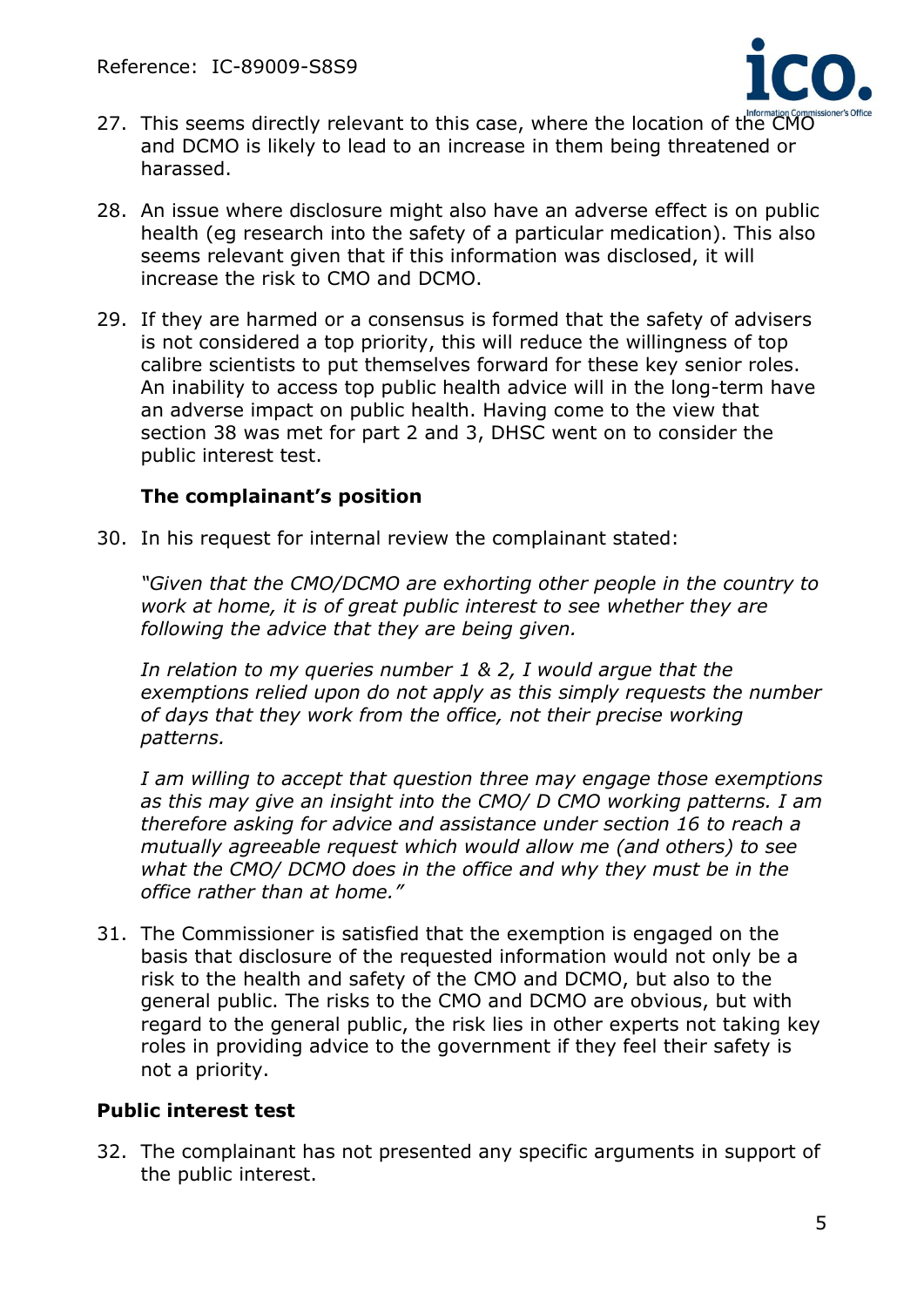

- 33. DHSC stated that when considering the public interest it assumed, although could not know for certain, that the purpose of the request is to show whether the CMO and DCMO were working from home during a time when the Government was asking people to do so **where possible**<sup>3</sup> .
- 34. If disclosed, the information would tell the requestor how much the CMO and DCMO worked from home. However, both have a clear rationale for not working from home due to being key to the pandemic response including press conferences, and the need to access very sensitive information. Furthermore, in the CMO's case, he was working over Christmas in a hospital ward directly treating COVID-19 patients. This means the number of days could be almost any number, including all days, and would not provide information Government advice was not being followed.
- 35. Given the clear rationale for not working from home it is not clear that the release of this information provides much public benefit, if any.
- 36. It is even less clear what benefit is derived from the diaries in this regard. When weighed against the public interest in keeping the CMO and DCMO safe it would seem very clear where the balance of public interest lies.
- 37. It is also worth considering this matter in the current climate and context. There is of course the tragic case of Sir David Amess, which makes clear the worst possible consequence of someone who wishes to do a public figure harm, knowing where they can gain access to them.
- 38. It is the Commissioner's view that the public interest lies in favour of maintaining the exemption. The safety and well-being of the CMO and DCMO and the confidence of other such advisers is crucial in ensuring that such specialists feel able to safely be involved when providing similar types of in-put to Government, whether that be health, education or economic.

# **The Commissioner's decision**

39. Although on the face of it, and particularly at the of the request time, it appears straight forward and of minor significance, in reality this has proven not to be the case. The CMO and DCMO have been an integral part in dealing with the pandemic and supporting the Government by providing advice, data and statistics.

<sup>3</sup> Commissioner's emphasis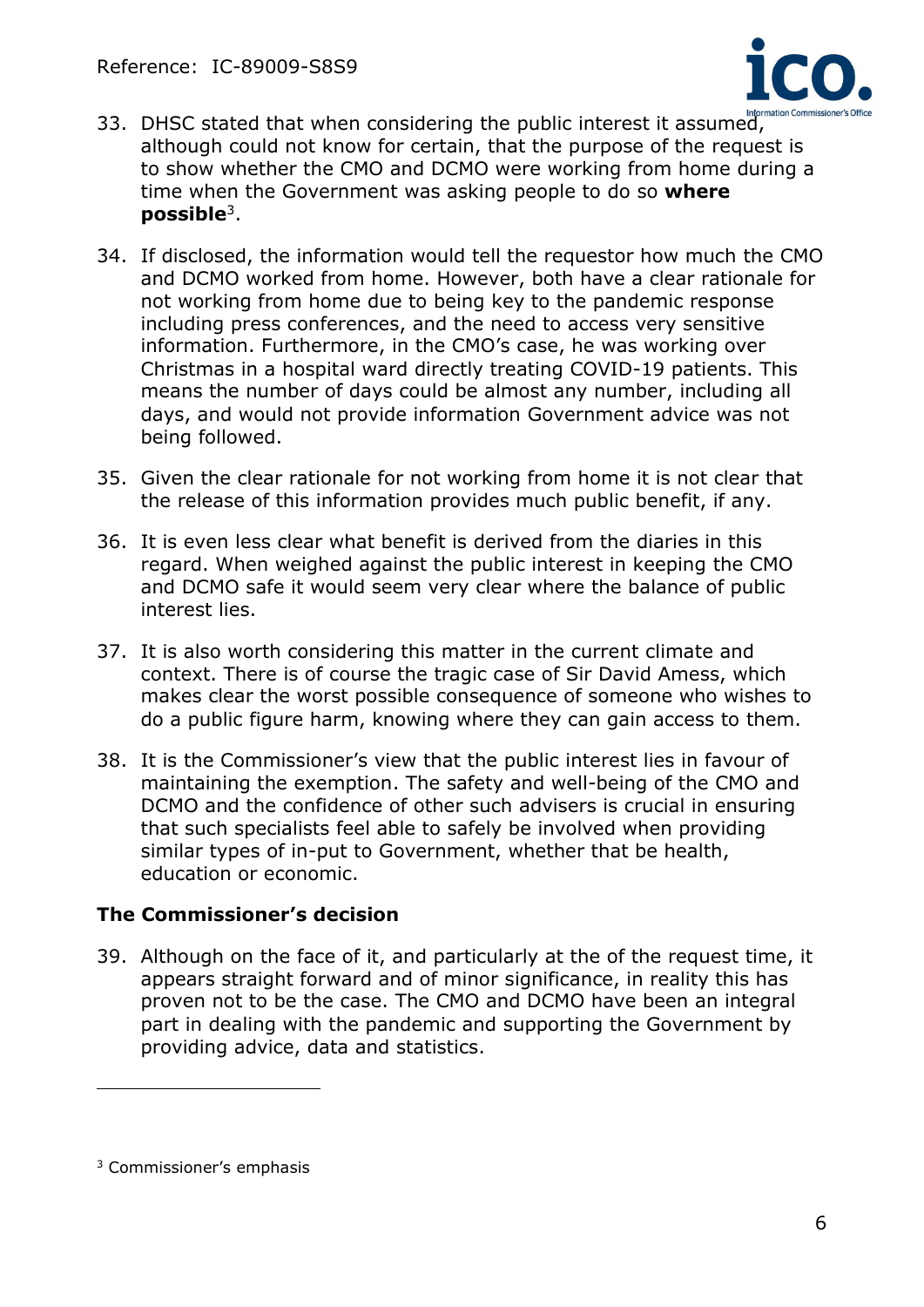

- 40. There are clear reasons why they would not necessarily appear to be following the 'work from home' advice as it would just not be possible for them to do so when attending or providing daily Covid updates and press briefings with the Prime Minister or Secretary of State for Health.
- 41. Furthermore, the Commissioner notes that the CMO also spent time working on the 'front-line' as a trained medical professional dealing directly with Covid patients, or assisting and advising colleagues. Clearly this is not a job that can be done from home.
- 42. Both the physical and mental health of individuals is of paramount importance and it there have been wide reports of a number of incidents whereby the CMO and DCMO have been subjected to verbal abuse, harassment and on occasion unnecessary physical contact.
- 43. As DHSC pointed out, although the current meeting subjects may be somewhat different to those during the pandemic, it is possible to deduce a working pattern from the diaries and increase the risk to the CMO and DCMO.
- 44. Given all the circumstances of this case and having considered all the arguments presented to her, the Commissioner considers that DHSC has correctly applied section 38(1) to the withheld information.